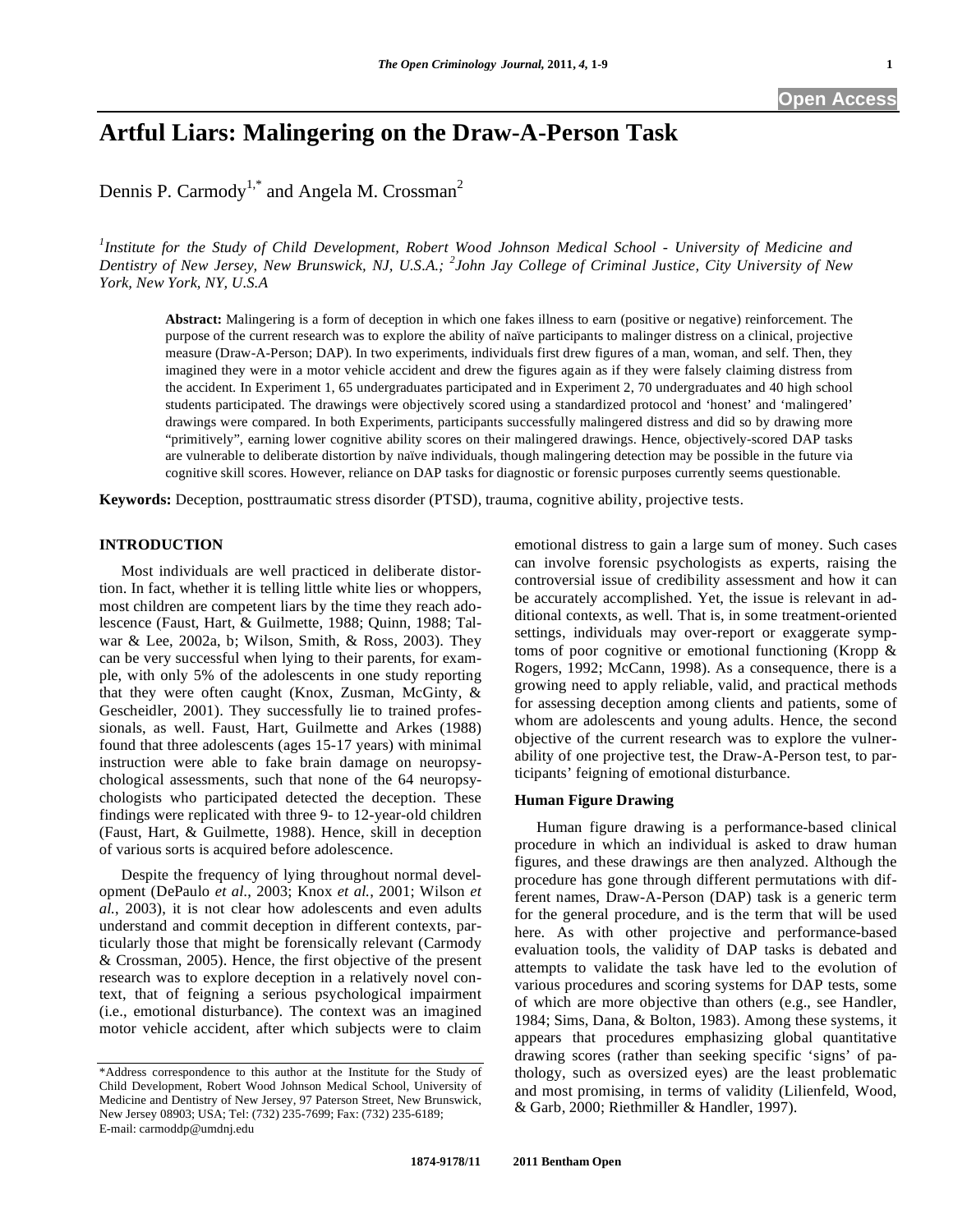Clinically speaking, human figure drawing is considered to be a relatively non-threatening, nonverbal method for beginning counseling situations (Lev-Wiesel & Hershkovitz, 2000; Riethmiller & Handler, 1997) and, as a consequence, has been used in a variety of settings including prisons, schools, counseling centers and in several cultures. DAP tests are used routinely in educational, psychological, and forensic settings with adults and children with learning, behavioral, and developmental problems (Camara, Nathan, & Puente, 2000; Dykens, 1996). In fact, due to the flexibility of the task, DAP tests have been used in assessments of emotional disturbance, gender identity, cognitive delay, trauma, sexual abuse, and even violently aggressive behavior in prisoners, among others (Aldridge *et al.*, 2004; Lev-Wiesel & Hershkovitz, 2000; Ochoa, Riccio, Jimenez, de Alba & Sines, 2005; Tharinger & Stark, 1990). Moreover, while human figure drawing is frequently used in clinical settings for assessment (e.g., custody evaluations, Ackerman & Schoendorf, 1992; Bricklin, 1984), it also has been used in therapy with children (Burgess & Hartman, 1993; Peterson, Hardin, & Nitsch, 1995; Wilson & Ratekin, 1990).

#### **Malingering PTSD on a Projective Test**

 Serious concerns have been raised about the validity and reliability of the DAP method (Lilienfeld *et al.*, 2000; Smith & Dumont, 1995). Critiques include insufficient training of clinicians using the method (Smith & Dumont, 1995), reliance on unsubstantiated 'signs' in drawings as indices of pathology, and redundancy with other, more valid and meaningful measures, such as IQ measures (Lally, 2001; Lilienfeld *et al.*, 2000). Moreover, additional research indicates that some children can be vulnerable to suggestion when their drawings are used to probe memory (Bruck, Melnyk, & Ceci, 2000; Strange, Garry, & Sutherland, 2003).

 Yet, beyond questions of task validity and patient vulnerability is the issue of deliberate distortion on the task. It is possible for individuals to deliberately misrepresent themselves in assessment settings, perhaps for their own gain. Specifically, malingering occurs when one fakes or exaggerates an illness or disability to gain a reward or avoid a negative outcome. It has been suggested that some forensic settings (e.g., litigation) encourage symptom exaggeration, at a minimum (Blanchard & Hickling, 1997). Malingering is thought to be common among personal injury litigants seeking compensation, with estimates of the incidence of malingering post-injury psychological symptoms ranging from 1 to over 50% (Resnick, 1997). Hence, standardized instruments are increasingly being used in litigation contexts, perhaps due to their objectivity and the fact that many include empirically tested scales for detecting biased response patterns (Berry, 1995; Guriel *et al.*, 2004).

 Given the widespread use of DAP testing, one might ask how vulnerable such tests are to malingering, even when a standardized scoring system is used, as pathological responding on projective testing has been found to be 'fakable' (Rogers, 2008; Schretlen, 1997). In particular, in forensic cases where PTSD is at issue, psychological opinion might be requested in court. To the extent that such opinion rests on projective testing, it is problematic. At present, the most commonly used methods for interpreting human figure drawings fall short of meeting the *Daubert* standard for admissibility in court (Lally, 2001). Moreover, human figure drawing methods do not meet most of Heilbrun's (1992) guidelines for use in forensic assessment, although reliance on overall rating scales appears to minimally meet these standards (Lally, 2001). An objective rating procedure (i.e., the DAP: SPED, see below) and its overall rating scale at least partially meet a number of guidelines and criteria, with the potential to meet more of the guidelines, if additional research is conducted (Lally, 2001; see also Lilienfeld *et al.*, 2000).

# *Objective Scoring*

Clinical use of DAP procedures is common, although it is not clear that such use is warranted or appropriate (Dykens, 1996; Matto, 2002; Smith & Dumont, 1995). Historic reliance on specific 'signs' in the interpretation of drawings is not generally supported by the empirical literature (Lally, 2001; Lilienfeld *et al.*, 2000). Recent efforts to standardize evaluation of the projective DAP tasks have resulted in objective scoring systems by Naglieri and colleagues (Naglieri, 1988; Naglieri, McNeish, & Bardos, 1991), which provide cognitive and emotional disturbance scores from drawings. Aggregating scores across components within the scoring systems arguably provides the greatest advantage to using the objective scoring (Riethmiller & Handler, 1997).

 The Naglieri scoring systems have been used to evaluate the cognitive scores (Naglieri, 1988) and emotional disturbance scores (Naglieri *et al.*, 1991) of a group of adolescents and adults with mental retardation. Researchers found modest correlations between DAP cognitive scores and vocabulary  $(r = .34)$  and matrices  $(r = .41)$  scores on the Kaufman Brief Intelligence Test, and an association was found between emotional disturbance scores and social adaptation from the Vineland ( $r = .36$ ; Dykens, 1996).

 Questions remain, however, as to the extent to which these standardized scoring systems are vulnerable to deliberate distortion by adolescents (e.g., Lilienfeld *et al.*, 2000). Of primary concern is the vulnerability of the objectively scored Draw-A-Person task to malingering, which has yet to be tested. Hence, the current experiments examined whether Naglieri's objective scoring systems might be of value in the detection of intentional feigning of emotional distress through human figure drawings.

# **Malingering and Deception Detection**

 As noted above, deception is not a foreign practice to individuals. In fact, many are likely to have experience with malingering as well since, by definition, malingering can be as simple as a child claiming illness to avoid taking a test at school. It can also be as complicated as an alleged criminal claiming mental illness to avoid a criminal conviction. However, there currently exists little empirical research on malingering in forensic contexts among adolescents and young adults, particularly when projective tests are used (Rogers, Hinds, & Sewell, 1996), with most models of adolescent malingering based on clinical reports (McCann, 1998). Moreover, although one might argue that projective tests are difficult to malinger, due to a lack of transparency, it is not clear whether younger individuals are capable of doing so. Hence, the current studies provide novel data on the impact on the quantitative global scores when naïve participants attempt to dissimulate on a projective measure.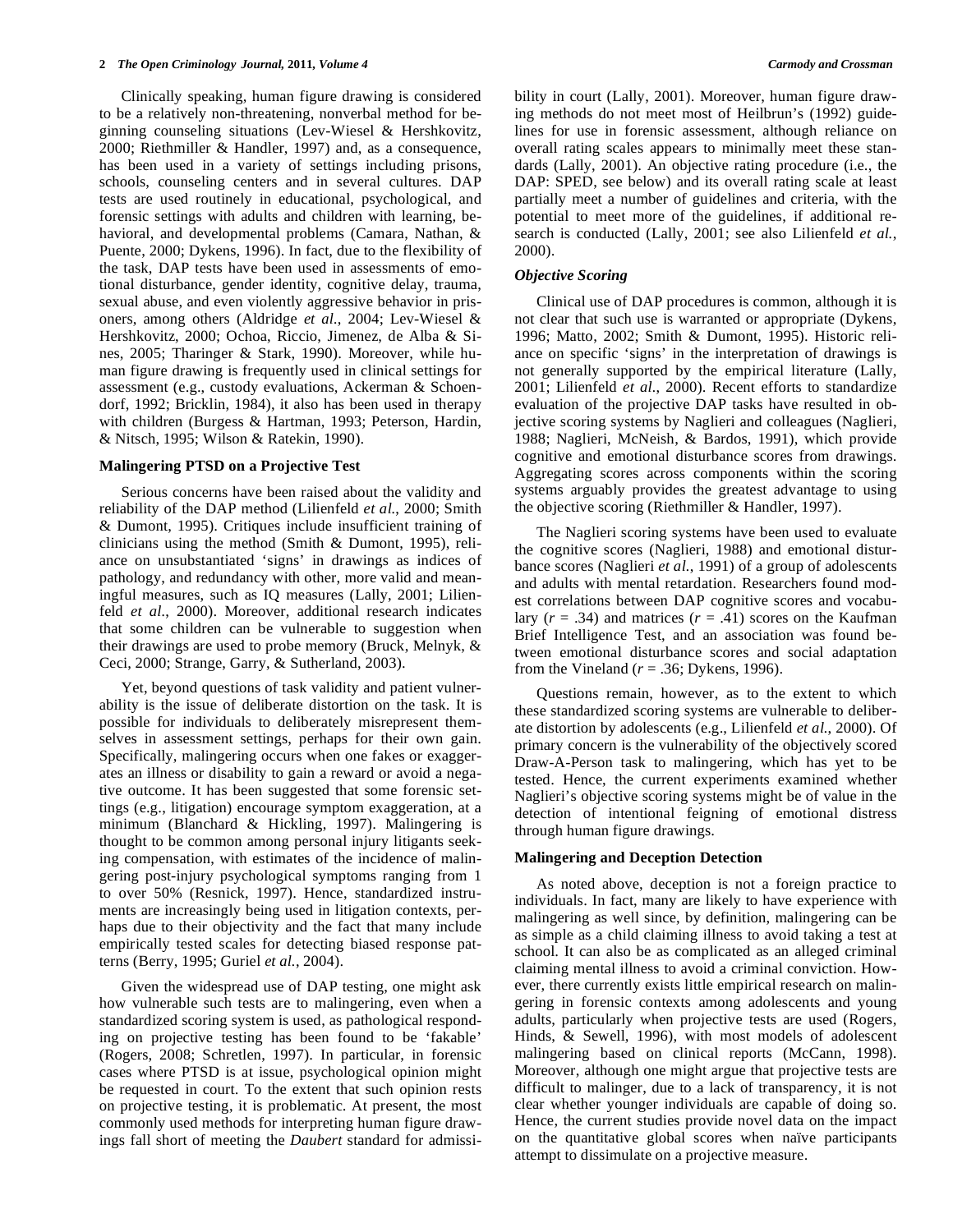Clinical settings do not appear to be immune to attempts at intentional feigning, and researchers' best estimate for the prevalence rate of malingering psychopathology is approximately 15.7%, among adolescents in forensic practice (Rogers *et al.*, 1996). Moreover, most individuals are likely to be aware of the potential for material gain following traumatic injury. Indeed, the DSM recognizes that, by definition, some disorders practically invite individuals to deliberately misrepresent themselves in assessment settings for their own gain, particularly post-traumatic disorders (American Psychiatric Association, 1994). Lawsuits in such cases (e.g., suits alleging trauma following a motor vehicle accident) arguably often entail the exaggeration of cognitive impairments or emotional distress in the pursuit of financial compensation, leading to numerous pejorative terms for posttraumatic symptomatology (e.g., compensationitis; etc., Resnick, 1997).

 The current research examined the effectiveness of adolescents and young adults to malinger when asked to feign such post-traumatic symptoms following a motor vehicle accident (MVA). These individuals are of particular interest, as they tend to be the group most frequently involved in MVAs (National Highway Traffic Safety Administration, 2001). Given appropriate circumstances, such individuals might experience the temptation (or parental or financial pressure) to feign post-traumatic symptoms in a forensic assessment. Previous findings indicate that young adults are capable of dissimulating trauma following an imagined MVA on a standardized measure – the Trauma Symptom Inventory (Carmody & Crossman, 2005). However, on average, their deception tended to be detectable, though not completely so. If an examiner instead introduced a DAP task to facilitate a patient's recollection of a traumatic memory, it is not clear whether malingering would be more or less detectable on this projective measure. Hence, the means by which participants attempt to malinger emotional distress on a projective DAP task were explored.

# **The Current Research**

 Overall, there were two primary goals of the present research. The first was to contribute to the sparse empirical literature on deception and malingering in psychological testing, particularly among adolescents and young adults. Specifically, the goal was to determine whether these young participants would be capable of fabricating emotional distress in their human figure drawings and, if so, in what way. It was anticipated that participants would be able to feign emotional distress on human figure drawings. The second goal was to examine the vulnerability of the projective DAP task to malingering and explore whether the DAP objective scoring systems might have the potential to detect malingering. Two experiments were conducted with college and high school students to explore these issues.

#### **EXPERIMENT 1**

#### **Method**

# *Participants*

years,  $SD = 1.26$ ) and was widely representative in terms of SES (ranging from low to high SES) and race/ethnicity. Ethnic distribution of the participants was 16% African American, 10% Asian American, 45% Caucasian, and 29% Latin American. One female participant was excluded due to failure to draw two figures. The study was approved by the Institutional Review Board at the undergraduate college where data were collected.

# *Procedure*

 Participants signed informed consent, provided demographic information (i.e., age, gender, and ethnic identity), and then were asked to draw figures. In the honest condition, standard instructions were followed. That is, participants drew the three figures: man, woman, and self, for a maximum time of five minutes per figure. Participants were instructed to draw complete figures and to draw the best figures possible. Next, a scenario was read to participants to begin the malingering phase of the study:

 Suppose you were involved in a motor vehicle accident. Your friends inform you that you may gain a large sum of money if you claim psychological distress. You begin to claim that you have many disturbing symptoms. When you go for an evaluation, the interviewer asks you to draw human figures. Draw the figures as if you are claiming distress as a result of the motor vehicle accident.

 After hearing the scenario, participants were asked to draw the figures again (i.e., man, woman, and self) as if they were claiming distress due to the accident. Overall, each individual drew a total of 6 figures. Use of the same participants in both conditions allowed for control of basic artistic abilities and of intelligence between participants (Handler, 1984; Sims *et al.*, 1983). Testing was conducted in small groups of 2-5 participants, and all responses were anonymous.

## *Rater Training and General Scoring*

Prior to scoring the study drawings, the judge completed the training sections of the Examiner's Manual, which required learning the scoring system, scoring practice drawings, and then completing a competency examination of a new set of drawings that required a minimum competency of 90% correct. All 372 figures were scored for the 64 items on the cognitive assessment and the 55 items on the emotional disturbance assessment, as described below. Scoring was completed by a judge who was not blind to the conditions. Although this may be of concern with a subjective scoring system, there is evidence that knowledge of the status of patients might not affect the objective scoring system of the DAP:SPED (Bruening, Wagner, & Johnson, 1997).

# *Scoring – Cognitive Scores*

 Drawings were scored using Naglieri's (1988) Quantitative Scoring System (QSS), which arguably serves as a valid and reliable measure of nonverbal cognitive ability (Williams, Fall, Eaves, & Woods-Groves, 2006). The three major components of the QSS scoring system are criteria, categories, and items. The 14 criteria include body parts and placement of the parts in relation to others. Four categories for all criteria are presence, detail, proportion, and a bonus. A total of 64 items are scored for completion and the sum of

 The participants in this study were 62 undergraduate college students from introductory psychology classes volunteering in exchange for course credit. The sample was 53% female  $(n = 32)$ , with an age range of 18-22 years  $(M = 18.92)$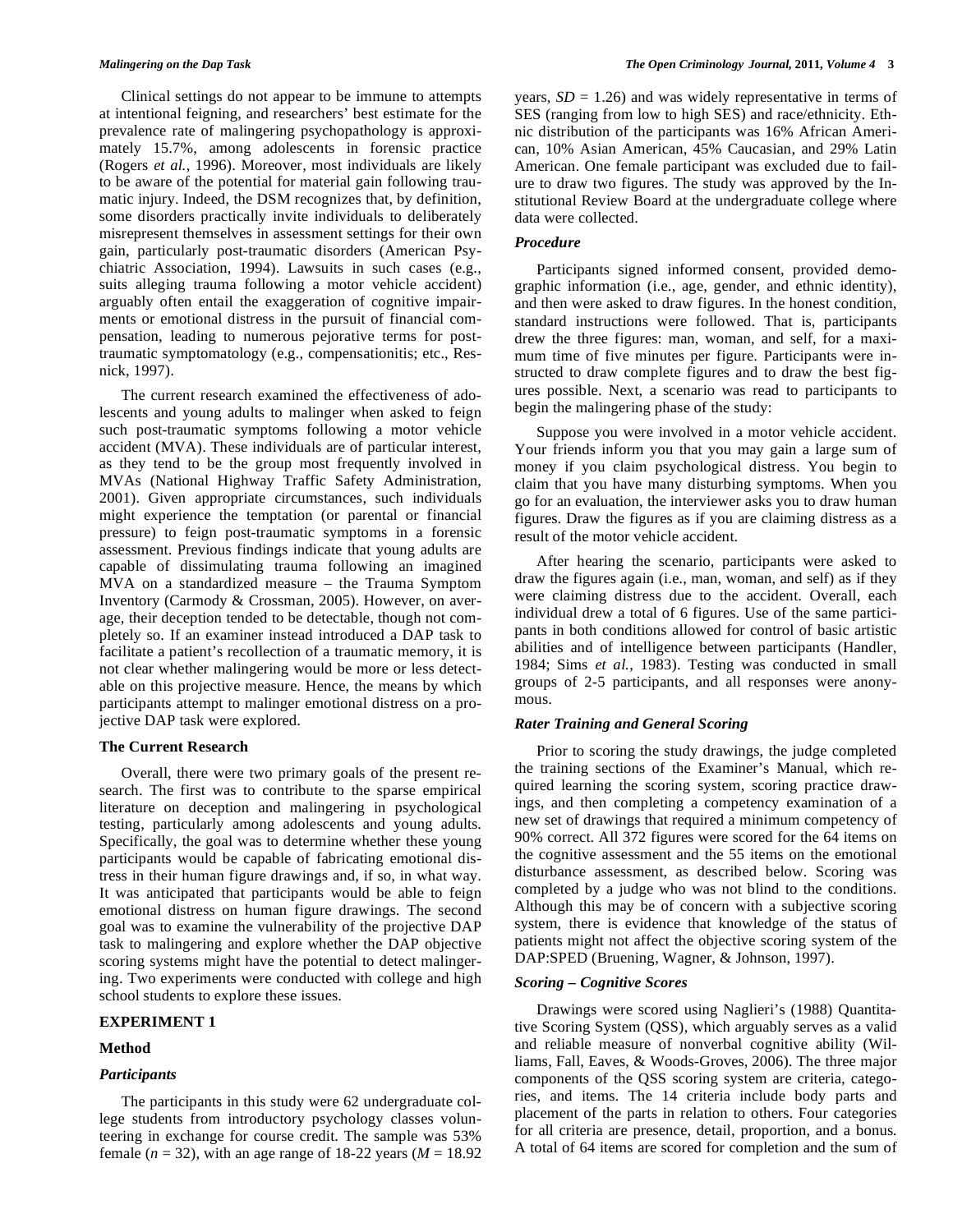the 64 items yields an overall score for each figure drawn. Using the test manual, these scores were converted to standard scores, according to chronological age, for further analyses. Higher scores on the QSS indicate higher cognitive abilities.

 Naglieri's (1988) norms for the QSS were based on a geographically and ethnically representative standardization sample of 5-17-year-olds. Coefficient alphas for the 14 criteria on all three drawings ranged from .83 to .89 (for one-year age groups). Reliability coefficients for the individual drawings of man, woman, and self were lower, ranging from .56 to .78, with a median coefficient of .80. Interrater reliability for items was .91 to .94 and for overall scores, was .92 to .95. Concurrent validity of the DAP:QSS with cognitive ability was assessed using the Matrix Analogies Test - Short Form (MAT-SF). Correlations were .29 to .31 for younger children (grades K to 3) and .19 to .27 for older children (grades 4 to 12).

# *Scoring – Emotional Disturbance Scores*

 Drawings also were scored using the Screening Procedure for Emotional Disturbance (SPED; Naglieri *et al.*, 1991). The two major components of the scoring system for the SPED are figure dimensions and figure content. Figure dimensions include figure size and placement on the page (9 scores) and figure content refers to details of the drawings (46 details scored as present or absent). The sum of the 55 ratings yields an overall score for each drawing. The raw scores for the three drawings by each participant were summed to yield a total score. Using the test manual, these scores were converted to standard scores, according to chronological age and gender, for further analyses. Higher scores on the SPED indicate higher levels of emotional disturbance.

 Naglieri *et al.*'s (1991) norms for the SPED were based on a geographically and ethnically representative standardization sample of 5-17-year-olds. Coefficient alphas for standard scores ranged from .67 to .78 (for gender and age groups). Test-retest correlation of standard scores was .67, interrater reliability was .84, and intrarater reliability was .83. In this study, as well as in Experiment 2, aggregate scores for both the DAP:QSS and DAP:SPED were used, as they tend to represent the strongest advantage offered by the objective scoring system (Riethmiller & Handler, 1997).

#### **Results**

 A preliminary multivariate analysis of variance (MA-NOVA) was used to determine if there were differences in scores for the figures of man, woman, and self. There were no significant differences among the figure drawings in the emotional disturbance or cognitive scores in the honest and malinger conditions, Wilks' Lambda =  $0.99$ ,  $F(4, 736)$  = .15, *ns,* eta squared = .001. Therefore, further analyses used the total scores, composed of the combined scores of man, woman, and self, for the emotional disturbance and cognitive scoring systems.

 Table **1** presents the means of the total cognitive and total emotional scores for the honest and malinger instructional conditions. A repeated measures analysis of variance (ANOVA) was performed on the cognitive scores, with condition (honest vs. malinger) as a within-subjects variable and gender as a between-subjects factor. As shown in Table **1**, there was a significant main effect for condition, which reflected higher scores in the honest condition than in the malinger condition. A repeated measures ANOVA on the emotional disturbance scores, with condition (honest vs. malinger) as a within-subjects variable and gender as a betweensubjects factor, revealed an effect for condition, with higher scores in the malinger condition than in the honest condition.

 As shown in Table **1**, there were no gender differences in either total cognitive scores or total emotional disturbance scores and no significant interactions between condition and gender.

#### **Discussion**

 Under instructions to malinger distress, students drew figures that led to higher scores of emotional disturbance and lower scores of cognitive ability. This suggested that perhaps the participants were attempting to fake distress, in part, by "dumbing down" their drawings. However, in considering possible alternatives, it became clear that some of the participants had rushed their drawings, spending less than the full 5 minutes in drawing the best figures possible. This raised the possibility that the findings were related to the motivational level of the participants, rather than to the malingering instructions. Hence, a replication of the study was conducted to determine whether increased attention to the task would alter performance. In addition, a younger sample of participants was included to determine if the findings also occur among adolescents.

# **EXPERIMENT 2**

#### **Method**

# *Participants*

 Two samples of individuals were included in this study. Sample 1 consisted of 66 undergraduate college students from introductory psychology classes volunteering in exchange for course credit. The sample was 58% female  $(n =$ 38), with an age range of 18-22 years (*M* = 19.23 years; *SD* = 1.19), and was widely representative in terms of SES (ranging from low to high SES) and race/ethnicity. Participants in this sample were 30% African American, 10% Asian American, 21% Caucasian, 33% Latin American, and 6% mixed ethnicity. One female participant was excluded due to failure to draw one figure. The study was approved by the Institutional Review Board at the undergraduate college at which data were collected.

 Sample 2 consisted of 40 high school students. The sample was  $62\%$  female ( $n = 25$ ), with an age range of 14-17 years ( $M = 16.00$  years;  $SD = 0.78$ ). Participants in this sample were 18% African American, 5% Asian American, 28% Caucasian, 35% Latin American, and 14% mixed ethnicity. Students were recruited based on their voluntary responses to a letter offering the students an opportunity to participate in a psychological study. There were no financial rewards and the data were collected during a homeroom period.

#### *Procedure*

 The procedure and figure scoring were identical to those used in Experiment 1, with a few minor exceptions. First, in order for the undergraduate participants to receive credit for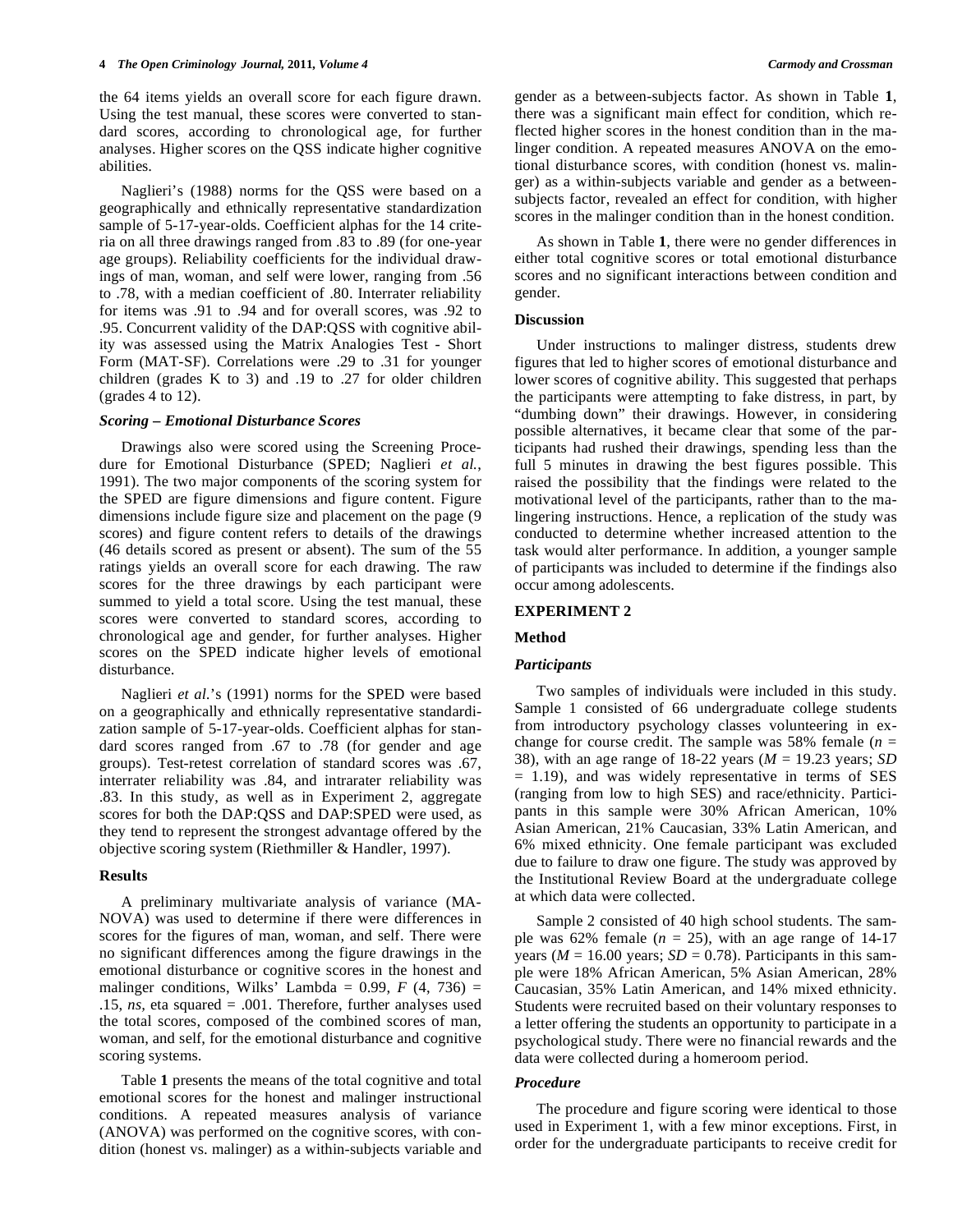| <b>Scores</b>    |                                   | <b>Instructions</b>                |                           |                |     |
|------------------|-----------------------------------|------------------------------------|---------------------------|----------------|-----|
|                  | <b>Honest</b><br>M(SE)<br>95% CI  | <b>Malinger</b><br>M(SE)<br>95% CI | <b>F</b> value<br>(1, 60) | P level        | ES  |
| Cognitive        | 120.02(2.48)<br>115.06, 124.98    | 93.43 (2.86)<br>87.73, 99.17       | 65.88                     | < .001         | .52 |
| <b>Emotional</b> | 8.00(0.48)<br>7.04, 8.95          | 10.46(0.54)<br>9.39, 11.54         | 28.34                     | < .001         | .32 |
| <b>Scores</b>    |                                   | Gender                             |                           |                |     |
|                  | <b>Females</b><br>M(SE)<br>95% CI | <b>Males</b><br>M(SE)<br>95% CI    | <b>F</b> value<br>(1, 60) | <b>P</b> level | ES  |
| Cognitive        | 105.47(2.90)<br>99.68, 111.26     | 108.00(3.09)<br>101.82, 114.18     | 0.36                      | ns             | .01 |
| <b>Emotional</b> | 9.28(0.62)<br>8.05, 10.52         | 9.17(0.66)<br>7.86, 10.49          | 0.10                      | ns             | .00 |

**Table 1. Draw-A-Person Scores by Instructions and Gender, Experiment 1** 

ES: Eta-squared effect size.

participation in the experiment, they were required to complete a debriefing form indicating their knowledge of the purpose of the study, the manipulation involved, the data collected, and the task they were to perform. Students who refused to participate and those who did not complete the debriefing form were not included in the sample.

 Second, the younger sample of students signed assent forms and their parents and the high school administrator(s) signed informed consent forms. In addition, for this sample, the test was administered in 50-minute sessions to groups of 12 to 15 students during a homeroom period. Finally, in both the college and high school samples, participants were instructed to draw each human figure for the entire five-minute interval. The resulting 636 figures were scored for emotional disturbance and cognitive ability as described in Experiment 1. Scoring was conducted by judges who were not blind to the conditions (Bruening *et al.*, 1997), but had completed the training reliably, as described in Experiment 1.

# **Results**

 A preliminary MANOVA was used to determine if there were differences in scores for the figures of man, woman, and self. There were no significant differences as a function of figure in the emotional disturbance or cognitive scores in the honest and malinger conditions, Wilks' Lambda  $= 0.98$ ,  $F(4, 1258) = 2.04$ , *ns*, eta squared = .01. Therefore, further analyses used the total scores, composed of the combined scores of man, woman, and self, for the emotional disturbance and cognitive scoring systems.

 Table **2** presents the means of the total cognitive scores and total emotional scores for the honest and malinger instructional conditions. A repeated measures ANOVA was conducted on the cognitive scores, with condition (honest vs. malinger) as a within-subjects variable and gender and age group (high school vs. college) as between-subjects factors.

As shown in Table **2**, there was a significant main effect for condition, reflecting higher cognitive ability scores in the honest condition than in the malinger condition. There were no gender differences (see Table **2**) and no age group differences in total cognitive scores between high school (*M* = 133.26, *SE=* 3.17, 95% CI = 126.98 to 139.54) and college students ( $M = 134.62$ ,  $SE = 2.41$ , 95% CI = 129.83 to 139.41), *F*(1, 102) = .12, *ns*, eta-squared = .00. Also, the interaction between condition and gender was not significant.

 However, there was a significant interaction between age group and condition  $F(1, 102) = 10.71$ ,  $p < .001$ , eta-squared = .10. To investigate this interaction, change scores were calculated for cognitive scores; the change scores were obtained for each participant from the honest condition to the malinger condition. An independent samples *t*-test found greater changes in cognitive scores for high school students  $(M = 22.42, SE = 3.25)$  than for college students  $(M = 10.39,$ *SE* = 2.00),  $t(104) = 3.33$ ,  $p < .001$ . Fig. (1) illustrates the cognitive scores as a function of condition, gender, and age group.

 Similarly, a repeated measures ANOVA was conducted on the emotional disturbance scores, with condition as a within-subjects variable and gender and age group as between-subjects factors. As shown in Table **2**, there was a significant main effect for condition, with higher emotional disturbance scores in the malinger condition than in the honest condition. There were no gender and no age group differences in total emotional disturbance scores, and the interaction between condition and gender was not significant.

 However, the main effect of instructions on emotional disturbance scores was qualified by significant interactions between condition and gender,  $F(1, 102) = 4.72$ ,  $p < .05$ , etasquared  $= .04$ , and between condition and age group,  $F(1)$ ,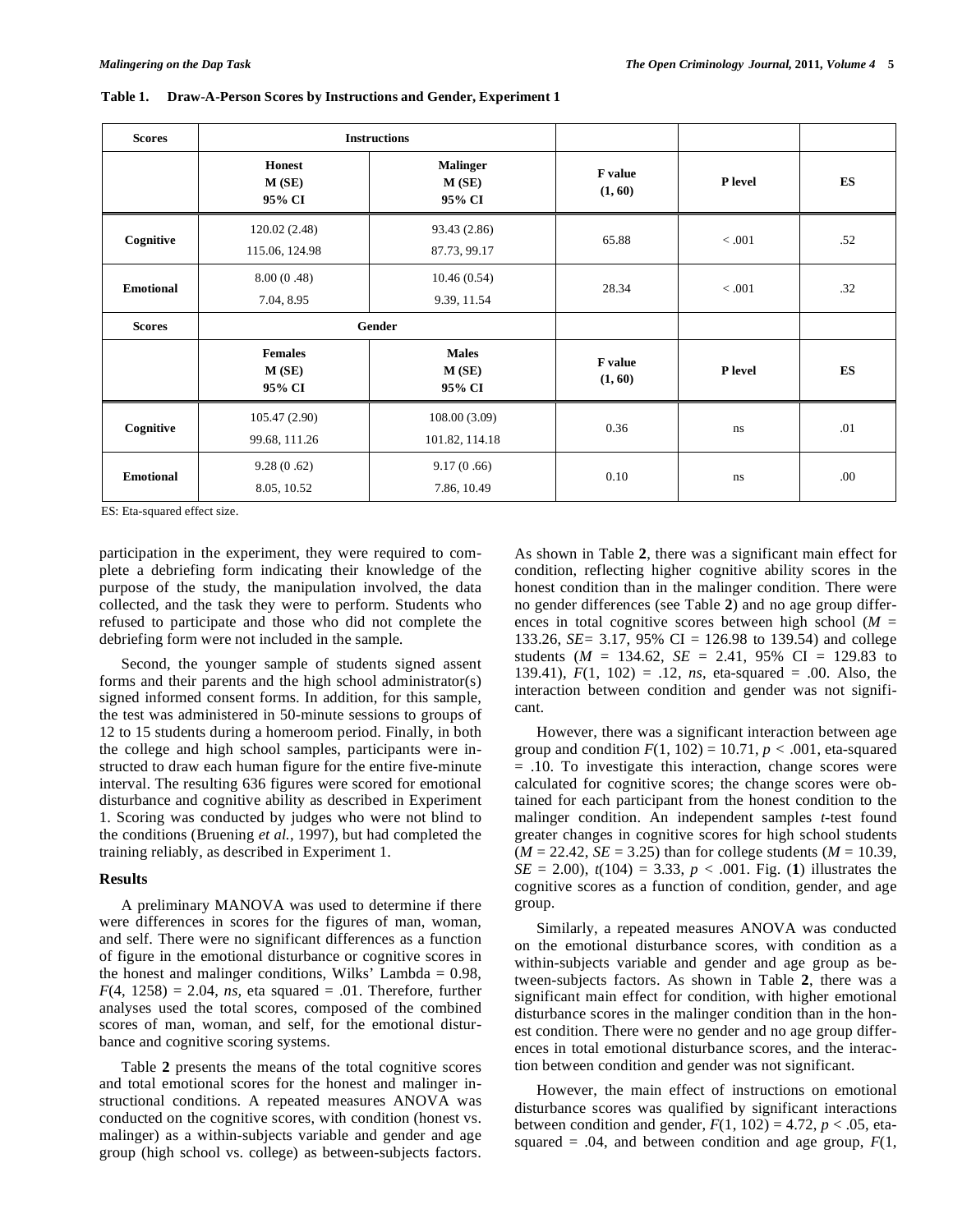$102$ ) = 5.91,  $p < .05$ , eta-squared = .06. No other results were significant. To investigate the interactions, change scores were calculated for emotional scores; the change scores were obtained for each participant from the honest condition to the malinger condition. Independent samples *t*-tests found greater changes in emotional scores for males (*M* = 5.58, *SE*  $= .80$ ) than females ( $M = 3.57$ ,  $SE = .75$ ), and greater change scores for high school ( $M = 5.87$ ,  $SE = 1.15$ ) than for college students ( $M = 3.48$ ,  $SE = .54$ ). Fig. (2) illustrates the emotional disturbance scores as a function of condition, gender, and age group.



**Fig. (1).** Cognitive scores on the Draw-A-Person test as a function of condition, gender, and age group. Higher scores indicate greater cognitive abilities.

 It is possible that the change in emotional disturbance scores from the honest condition to the malinger condition is attributable to the concurrent change in cognitive scores.<sup>1</sup> To examine this possibility, a repeated measures analysis of covariance was conducted on the emotional disturbance scores, using the change in cognitive scores as a covariate, with condition as a within-subjects factor and gender and age group as between-subjects factors. There was a main effect of condition,  $F(1, 101) = 13.55$ ,  $p < .001$ , eta-squared = .12, with higher scores in the malinger condition (*M* = 19.34, *SE*   $= .70, 95\% \text{ CI} = 17.95 \text{ to } 20.74$ ) than in the honest condition  $(M = 14.68, SE = .57, 95\% \text{ CI} = 13.55 \text{ to } 15.80)$ . In addition, there were significant differences in scores between high school (*M* = 21.95, *SE* = .96, 95% CI = 20.05 to 23.85) and college students ( $M = 12.07$ ,  $SD = .72$ , 95% CI = 10.65 to 13.49),  $F(1, 101) = 65.42$ ,  $p < .001$ , eta-squared = .39. No other results were significant. Therefore, the increases in emotional disturbance scores from the honest condition to the malinger condition are not attributable to the corresponding change in cognitive scores.

 $\overline{a}$ 



**Fig. (2).** Emotional disturbance scores on the Draw-A-Person test as a function of condition, gender, and age group. Higher scores indicate greater emotional disturbance.

# **Discussion**

 As in Experiment 1, participants demonstrated the ability to malinger distress on the DAP task, but they concurrently decreased their cognitive scores on the task in doing so. This suggests a potential role for objective cognitive scores in the assessment of malingering on DAP tests. Such malingering is clearly within the capacity of even high school students, yet these younger participants were especially likely to feign with lowered cognitive scores, reinforcing this tendency as a possible signal to malingering attempts.

# **GENERAL DISCUSSION**

 The current research contributes to the literature on deception and malingering in the context of a projective psychological evaluation. Specifically, the goals of the research were to examine whether participants would be able to feign emotional distress on human figure drawings and whether the use of two objective scoring systems might eventually assist in determining when participants were malingering distress on DAP projective tests. Results from both high school and college student samples suggest that adolescents and young adults are capable of feigning distress on the task. However, their technique, as detected by the Naglieri scoring system, seems to involve drawing figures that are more primitive than they are capable of drawing. Of course, the tactics chosen by the participants in this study may differ from those used by individuals to feign trauma in a forensic setting. Hence, future research might investigate the usefulness of the cognitive ability scale in detecting deceptive responding.

 Three methods used to interpret drawings are typically identified (Lally, 2001). First, clinicians and researchers use their global qualitative impression to arrive at conclusions about the artist's personality characteristics and level of pathology. This widely used method involves little or no formal scoring, and the interpreter relies on their phenomenological experience of the drawing, affective or visceral reac-

 $<sup>1</sup>$  Thank you to Kang Lee for pointing out this possibility.</sup>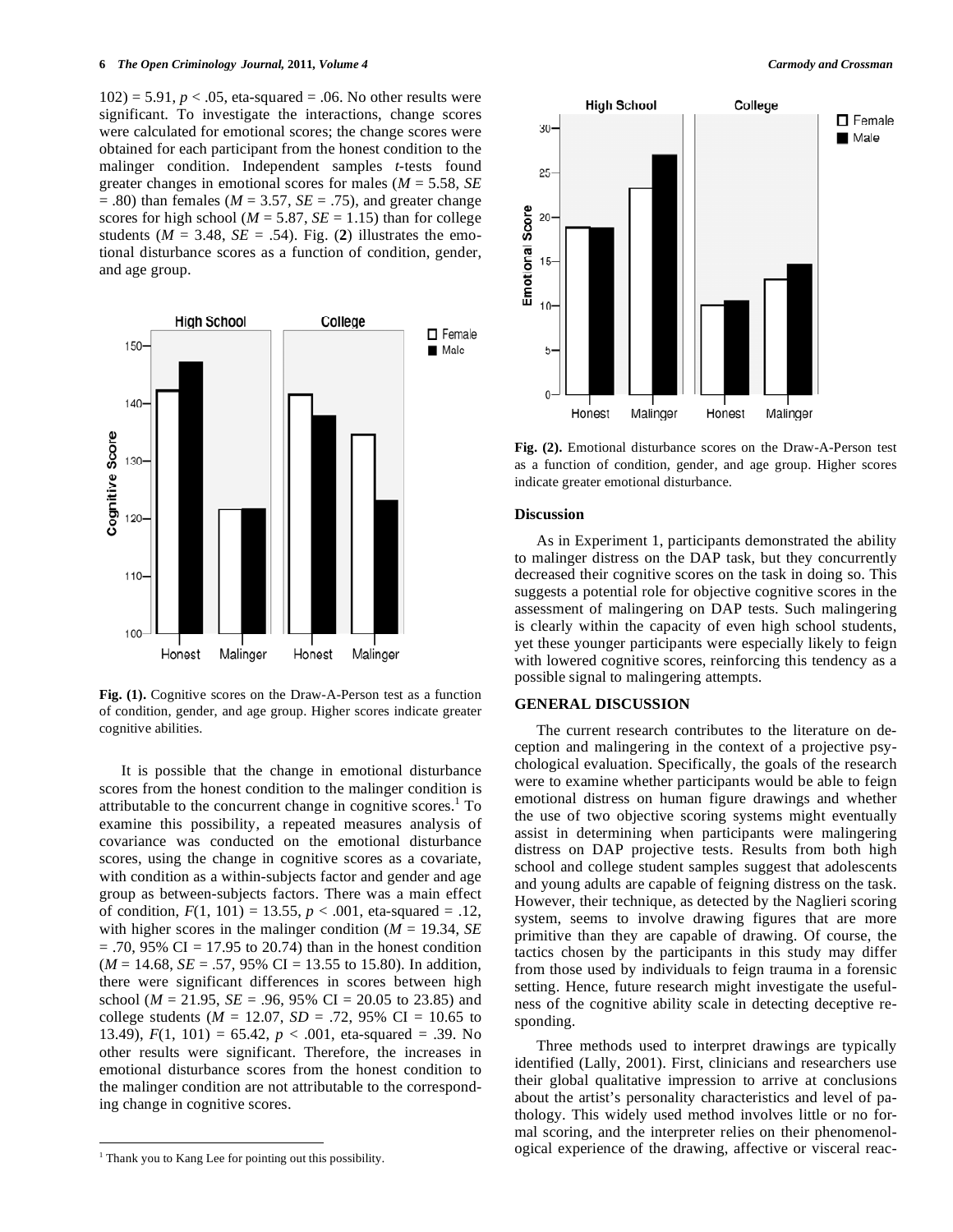| <b>Scores</b>    |                                   | <b>Instructions</b>                |                            |         |      |
|------------------|-----------------------------------|------------------------------------|----------------------------|---------|------|
|                  | <b>Honest</b><br>M(SE)<br>95% CI  | <b>Malinger</b><br>M(SE)<br>95% CI | F value<br>(1, 102)        | P level | ES   |
| Cognitive        | 142.45 (2.34)<br>137.82, 147.09   | 125.43(2.04)<br>121.39, 129.47     | 86.34                      | < 0.001 | .46  |
| <b>Emotional</b> | 14.50(0.57)<br>13.39, 15.62       | 17.85(0.69)<br>16.50, 19.20        | 75.23                      | < .001  | .42  |
| <b>Scores</b>    |                                   | Gender                             |                            |         |      |
|                  | <b>Females</b><br>M(SE)<br>95% CI | <b>Males</b><br>M(SE)<br>95% CI    | <b>F</b> value<br>(1, 102) | P level | ES   |
| Cognitive        | 134.94 (2.50)<br>129.99, 139.89   | 132.94(3.10)<br>126.79, 139.10     | 0.25                       | ns      | .00  |
| <b>Emotional</b> | 9.28(0.62)<br>8.05, 10.52         | 9.17(0.66)<br>7.86, 10.49          | 0.10                       | ns      | .00. |

**Table 2. Draw-A-Person Scores by Instructions and Gender, Experiment 2** 

ES: Eta-squared effect size.

tions to it, and loosely reigned impressions and associations. Other methods link single signs with specific aspects of personality or specific diagnoses, and the third type of method focuses on the frequency of indicators of pathology in a drawing. A comparison is made between the number of such items in a drawing and normative information about the expected frequency and conclusions are then drawn about the presence of maladjustment (e.g., Koppitz, 1968; DAP:SPED, Naglieri et al., 1991; Van Hutton, 1994). Given the variability of method of use, and lack of sufficient validation of the various methods, it has been argued that the use of such tests in forensic settings is premature (Lally, 2001). Such a determination rests on both legal standards for evidentiary admissibility and psychometric criteria. Currently, controversy exists over the use of draw-a-person tests in general. For example, Lilienfeld, Wood, and Garb (2000) indicated that there are currently no reliable scoring systems for DAP, with the exception of Naglieri's system, which showed some promise. Indeed, use, interpretation, and acceptance of DAP tests is not uniform.

 The current research raises additional questions about the use of the DAP task, which was vulnerable to malingering by adolescents and young adults. This is consistent with previous findings that, even before adolescence, individuals become accomplished (and frequent) liars and that their skills include the ability to malinger (Amini, Talwar, & Crossman, 2010; Carmody & Crossman, 2005; Crossman & Lewis, 2006). Given that adolescents and young adults are the group most likely to suffer MVAs, the current results could have important implications for understanding their potential for feigning reactions to MVAs.

 However, the findings also suggest that DAP malingerers (at least at these ages) might have a "tell" – their cognitive ability scores. Although this study lacked an independent measure of participants' cognitive ability, such a measure

might be a promising avenue for future investigation of means for detecting malingering (Salekin, Kubak, & Lee, 2008). Instances where the estimates of cognitive ability based on the drawing scores are much lower than those on an independent cognitive assessment might raise red flags for an interviewer. This might be a particularly useful comparison, as some research suggests DAP tests are more accurate at determining the artist's developmental level or cognitive ability than at detecting emotional disturbance (ter Laak, de Goede, Aleva, & van Rijswijk, 2005). This is not to suggest that the DAP should be used alone for assessments. Because feigned cognitive impairments are a source of concern as well, especially when litigation is involved, use of objective cognitive tests with components to assess malingering seems appropriate (Salekin *et al.*, 2008). Clinicians have available and make use of a variety of such tools and skills for this task, but by thoroughly examining the validity and reliability of each, researchers can help to enhance the overall usefulness of available measures.

 Malingering in the current research was not a high stakes exercise for the participants or for the raters and the consequences of failure were not severe. Nevertheless, individuals managed to significantly influence their scores for imagined distress in an artificial, laboratory setting. In addition, raters were not blind to condition in the current studies. Yet, previous research has shown that raters' knowledge of abuse status of patients did not affect the application of the objective DAP:SPED scoring system (Bruening *et al.*, 1997). Hence, it seems reasonable to suggest that raters' knowledge of honest and malinger conditions for the drawings in this study are unlikely to have influenced application of the objective scoring systems. Instead, the unanticipated divergence of cognitive and emotional disturbance scores suggests that the trend reflected a strategy, consciously or not, relied upon by malingerers in accomplishing their task.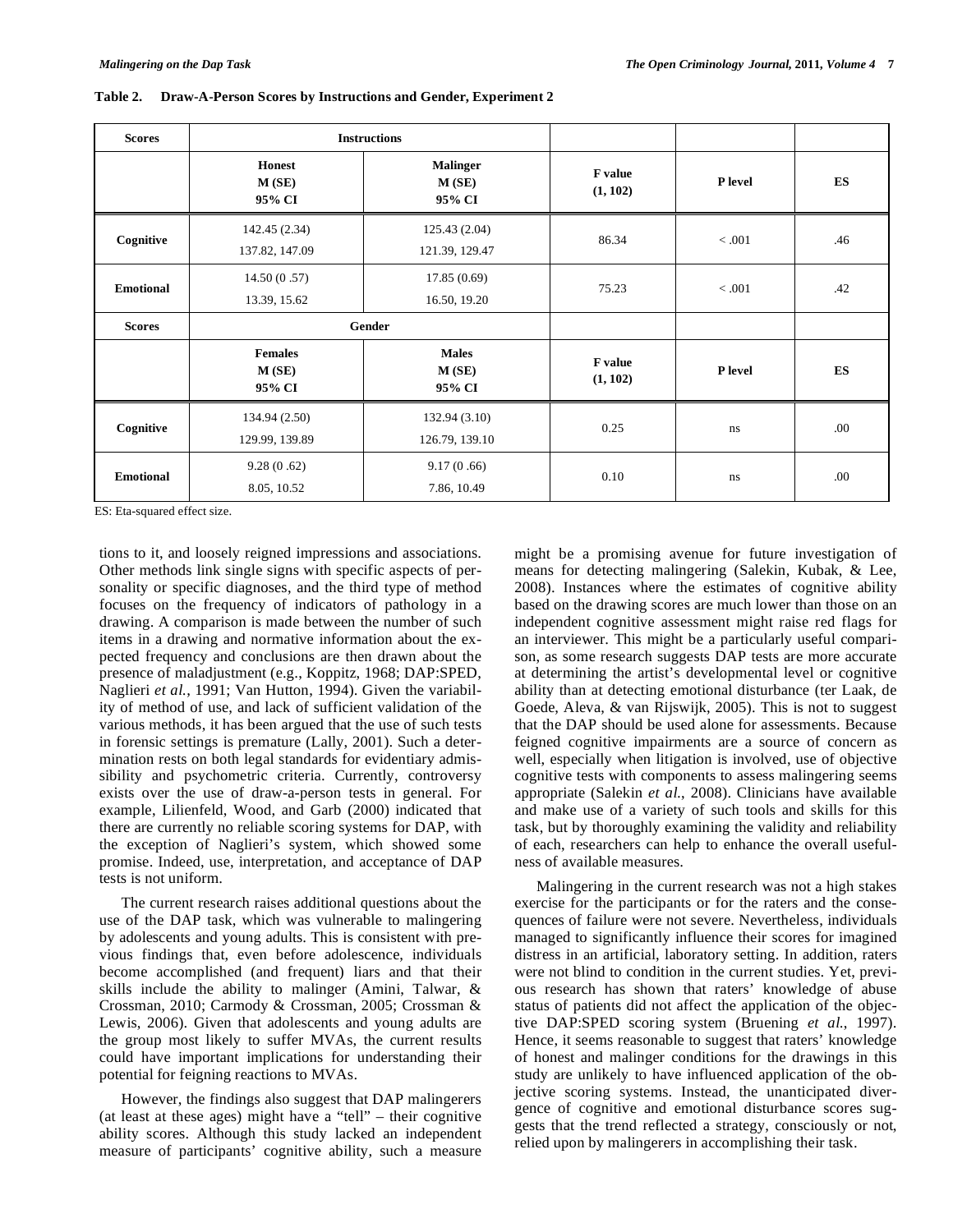# **CONCLUSIONS**

 Overall, this analysis makes clear the need for great caution in the use and application of DAP projective testing. In the limited pursuit of rapport-building with clients, it might have some clear advantages over various other clinical techniques. The DAP task might allow patients to express themselves non-verbally in relatively unthreatening ways (Riethmiller & Handler, 1997). Alternatively, its use late in an interview to jog additional memory, as suggested by Aldridge *et al.* (2004), could be beneficial. However, consistent with data on relatively conservative rates of administration (Archer, Buffington-Vollum, Stredny & Handel, 2006), the use of drawing as a diagnostic or forensic tool is currently questionable, particularly given sparse, but clear, information regarding the potential for malingering on such a measure.

# **ACKNOWLEDGEMENT**

Portions of the research were presented the  $8<sup>th</sup>$  Annual National Forensics Conference, Las Vegas, NV, October 2000, and at the symposium *Cutting-edge developments in children and youths' deception and adults' ability to detect it,* K. Nysse-Carris (Chair), held at the meeting of the American Psychology-Law Society, Scottsdale, AZ, March 2004.

# **REFERENCES**

- Ackerman, M. J., & Schoendorf, K. (1992). *Ackerman-Schoendorf Scales for Parent Evaluation of Custody (ASPECT)*. Los Angeles: Western Psychological Services.
- American Psychiatric Association. (1994). *Diagnostic and statistical manual of mental disorders.* (4<sup>th</sup> Ed.) Washington, DC: American Psychiatric Association.
- Aldridge, J., Lamb, M. E., Sternberg, K. J., Orbach, Y., Esplin, P. W., & Bowler, L. (2004). Using a human figure drawing to elicit information from alleged victims of child sexual abuse. *Journal of Consulting and Clinical Psychology, 72,* 304-316.
- Amini, N., Talwar, V., & Crossman, A. M. (2010, August). *Early deception in toddlers*. Poster presented at the annual meeting of the American Psychological Association, San Diego, CA.
- Archer, R. P., Buffington-Vollum, J. K., Stredny, R. V., & Handel, R. W. (2006). A survey of psychological test use patterns among forensic psychologists. *Journal of Personality Assessment*, *87*(1), 84-94.
- Berry, D. T. R. (1995). Detecting distortion in forensic evaluations with the MMPI-2. In Y. S. Ben-Porath, J. R. Graham, G. C. N. Hall, R. D. Hirschman, & M. S. Zaragoza (Eds.), *Forensic applications of the MMPI-2* (pp. 82-102). Thousand Oaks, CA: Sage.
- Blanchard, E. B., & Hickling, E. J. (1997). *After the crash*. Washington, DC: American Psychological Association.
- Bricklin, B. (1984). *Bricklin Perceptual Scales*. Furlong, PA: Village.
- Bruck, M., Melnyk, L., & Ceci, S. J. (2000). Draw it again Sam: The effect of drawing on children's suggestibility and source monitoring ability. *Journal of Experimental Child Psychology, 77,* 169-196.
- Bruening, C. C., Wagner, W. G., & Johnson, J. T. (1997). Impact of rater knowledge on sexually abused and nonabused girls' scores on the Draw-A-Person: Screening Procedure for Emotional Disturbance (DAP:SPED). *Journal of Personality Assessment, 68*(3), 665-677.
- Burgess, A. W., & Hartman, C. R. (1993). Children's drawings. *Child Abuse & Neglect, 17,* 161-168.
- Camara, W. J., Nathan, J. S., & Puente, A. E. (2000). Psychological test usage: Implications in professional psychology. *Professional Psychology: Research and Practice*, *31*, 141-154.
- Carmody, D. P., & Crossman, A. M. (2005). Youth deception: Malingering traumatic stress. *Journal of Forensic Psychiatry and Psychology, 16*(3), 477-493.
- Crossman, A. M., & Lewis, M. (2006). Adults' ability to detect children's lying. *Behavioral Sciences and the Law, 24,* 703-715.
- DePaulo, B. M., Lindsay, J. J., Malone, B. E., Muhlenbruck, L., Charlton, K., & Cooper, H. (2003). Cues to deception. *Psychological Bulletin*, *129*, 74-112.
- Dykens, E. (1996). The Draw-A-Person task in persons with mental retardation: What does it measure? *Research in Developmental Disabilities, 17*, 1-13.
- Faust, D., Hart, K., & Guilmette, T. J. (1988). Pediatric malingering: The capacity of children to fake believable deficits on neuropsychological testing. *Journal of Consulting and Clinical Psychology, 56*, 578-582.
- Faust, D., Hart, K., Guilmette, T. J., & Arkes, H. R. (1988). Neuropsychologists' capacity to detect adolescent malingerers. *Professional Psychology: Research and Practice, 19*, 508-515.
- Guriel, J., Yanez, T., Fremouw, W., Shreve-Neiger, A., Ware, L., Filcheck, H., & Farr, C. (2004). Impact of coaching on malingered posttraumatic stress symptoms on the M-FAST and the TSI. *Journal of Forensic Psychology Practice, 4*(2), 37-56.
- Handler, L. (1984). Anxiety as measured by the Draw-A-Person test : A response to Sims, Dana, and Bolton. *Journal of Personality Assessment, 48*(1), 82-84.
- Heilbrun, K. (1992). The role of psychological testing in forensic assessment. *Law & Human Behavior, 16,* 257-272.
- Knox, D., Zusman, M. E., McGinty, K., & Gescheidler, J. (2001). Deception of parents during adolescence. *Adolescence, 36*(143), 611-614.
- Koppitz, E. M. (1968). Psychological evaluation of children's human figure drawing. New York: Grune & Stratton.
- Kropp, P. R., & Rogers, R. (1993). Understanding malingering: Motivation, method, and detection. In M. Lewis & C. Saarni (Eds.), *Lying and deception in everyday life* (pp. 201-216). New York: Guilford Press.
- Lally, S. J. (2001). Should human figure drawings be admitted into court? *Journal of Personality Assessment, 76*(1), 135-149.
- Lev-Wiesel, R., & Hershkovitz, D. (2000). Detecting violent aggressive behavior among male prisoners through the Machover Draw-A-Person test. *Arts in Psychotherapy, 27*(3), 171-177.
- Lilienfeld, S. O., Wood, J. S., & Garb, H. N. (2000). The scientific status of projective techniques. *Psychology in the Public Interest, 1*(2), 27-66.
- Matto, H. C. (2002). Investigating the validity of the Draw-A-Person: Screening Procedure for Emotional Disturbance: A measurement validation study with high-risk youth. *Psychological Assessment, 14,* 221-225.
- McCann, J. T. (1998). Malingering and deception in adolescents: assessing credibility in clinical and forensic settings. Washington, D. C.: American Psychological Association.
- Naglieri, J. A. (1988). *Draw-a-Person: A quantitative scoring system*. San Antonio, TX: Psychological Corporation.
- Naglieri, J. A., McNeish, T. J., & Bardos, A. N. (1991). *Draw-a-Person: Screening procedure for emotional disturbance*. Austin, TX: Pro-ed.
- National Highway Traffic Safety Administration (2001). *Traffic safety facts 2001: Young drivers*. Washington, DC: National Center for Statistics and Analysis of the National Highway Traffic Safety Administration. US Department of Transportation publication HS-809-483.
- Ochoa, S. H., Riccio, C., Jimenez, S., de Alba, R. G., & Sines, M. (2004). Psychological assessment of English language learners and/or bilingual students: An investigation of school psychologists' current practices. *Journal of Psychoeducational Assessment 22*(3), 185-208.
- Peterson, L. W., Hardin, M., & Nitsch, M. J. (1995). The use of children's drawings in the evaluation and treatment of child sexual, emotional, and physical abuse. *Archives of Family Medicine 4*(5), 445-452.
- Quinn, K. (1988). Children and deception. In R. Rogers (Ed.), *Clinical assessment of malingering and deception*. New York: Guilford Press.
- Resnick, P. J. (1997). Malingering of posttraumatic disorders. In R. Rogers (Ed.) *Clinical assessment of malinger and deception* (2nd ed., pp. 130- 152). New York: Guilford.
- Riethmiller, R. J., & Handler, L. (1997). Problematic methods and unwarranted conclusions in DAP research: Suggestions for improved research procedures. *Journal of Personality Assessment 69*(3), 459-475.
- Rogers, R., Hinds, J. D., & Sewell, K. W. (1996). Feigning psychopathology among adolescent offenders: Validation of the SIRS, MMPI-A, and SIMS. *Journal of Personality Assessment 67*, 244-257.
- Rogers, R. (Ed.). (2008). *Clinical assessment of malingering and deception* (3rd ed.). New York: Guilford.
- Salekin, R. T., Kubak, F. A., & Lee, Z. (2008). Deception in children and adolescents. In R. Rogers (Ed.), *Clinical assessment of malingering and deception* (3rd ed., pp. 343-364). New York: Guilford.
- Schretlen, D. J. (1997). Dissimulation on the Rorschach and other projective measures. In R. Rogers (Ed.), *Clinical assessment of malingering and deception* (2nd ed., pp. 208-222). New York: Guilford.
- Sims, J., Dana, R. H., & Bolton, B. (1983). The validity of the Draw-A-Person test as an anxiety measure. *Journal of Personality Assessment 47*(3), 250-257.